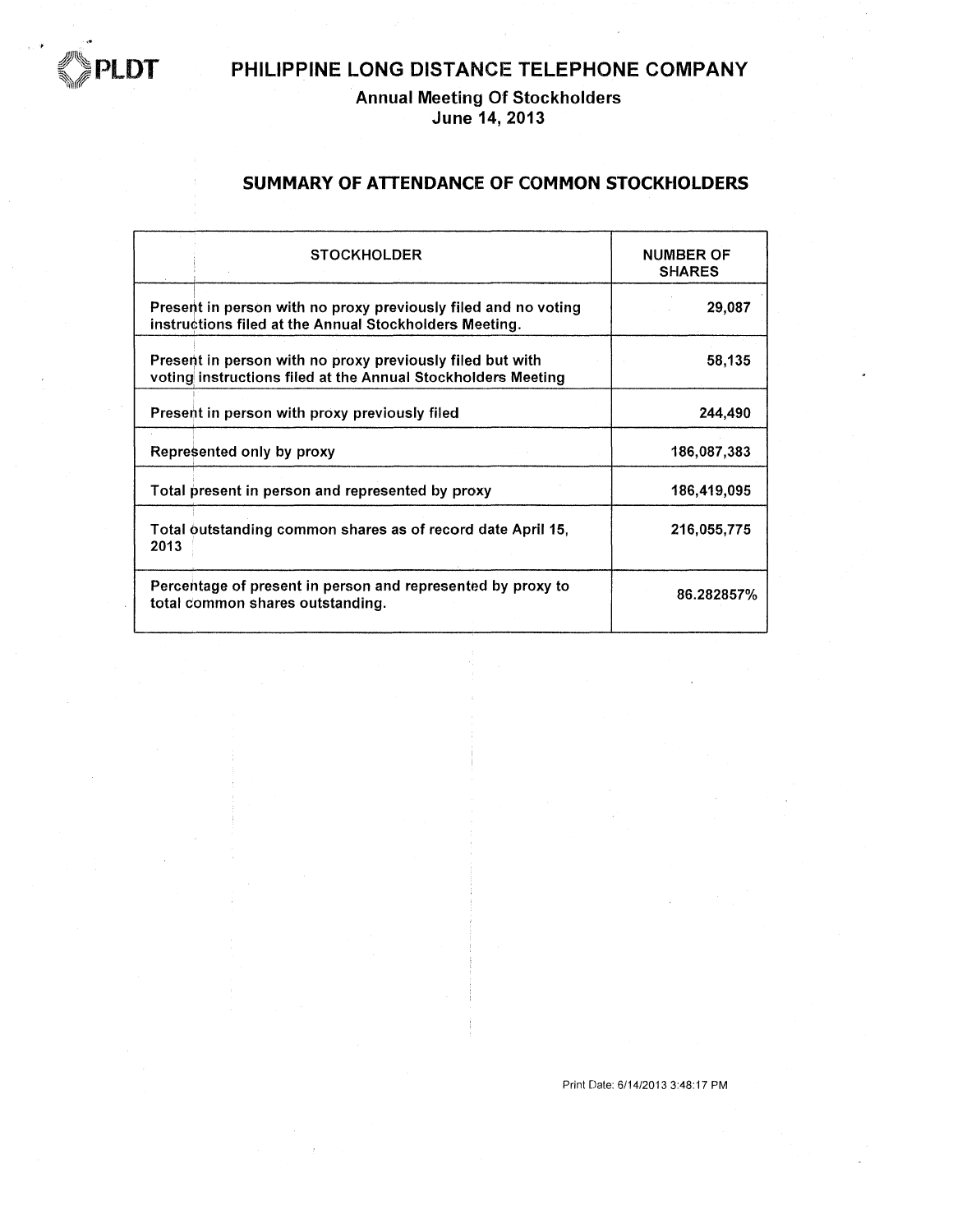

# Annual Meeting Of Stockholders<br>June 14, 2013

#### SUMMARY OF ATTENDANCE OF VOTING PREFERRED STOCKHOLDER

| <b>STOCKHOLDER</b>                                                                                                        | <b>NUMBER OF</b><br><b>SHARES</b> |
|---------------------------------------------------------------------------------------------------------------------------|-----------------------------------|
| Present in person with no proxy previously filed and no voting<br>instructions filed at the Annual Stockholders Meeting.  | O                                 |
| Present in person with no proxy previously filed but with<br>voting instructions filed at the Annual Stockholders Meeting | o                                 |
| Present in person with proxy previously filed                                                                             | O                                 |
| Represented only by proxy                                                                                                 | 150.000.000                       |
| Total present in person and represented by proxy                                                                          | 150,000,000                       |
| Total outstanding voting preferred shares as of record date April<br>15, 2013                                             | 150,000,000                       |
| Percentage of present in person and represented by proxy to<br>total voting preferred shares outstanding.                 | 100.000000%                       |

Print Date: 6/14/2013 3:48:18 PM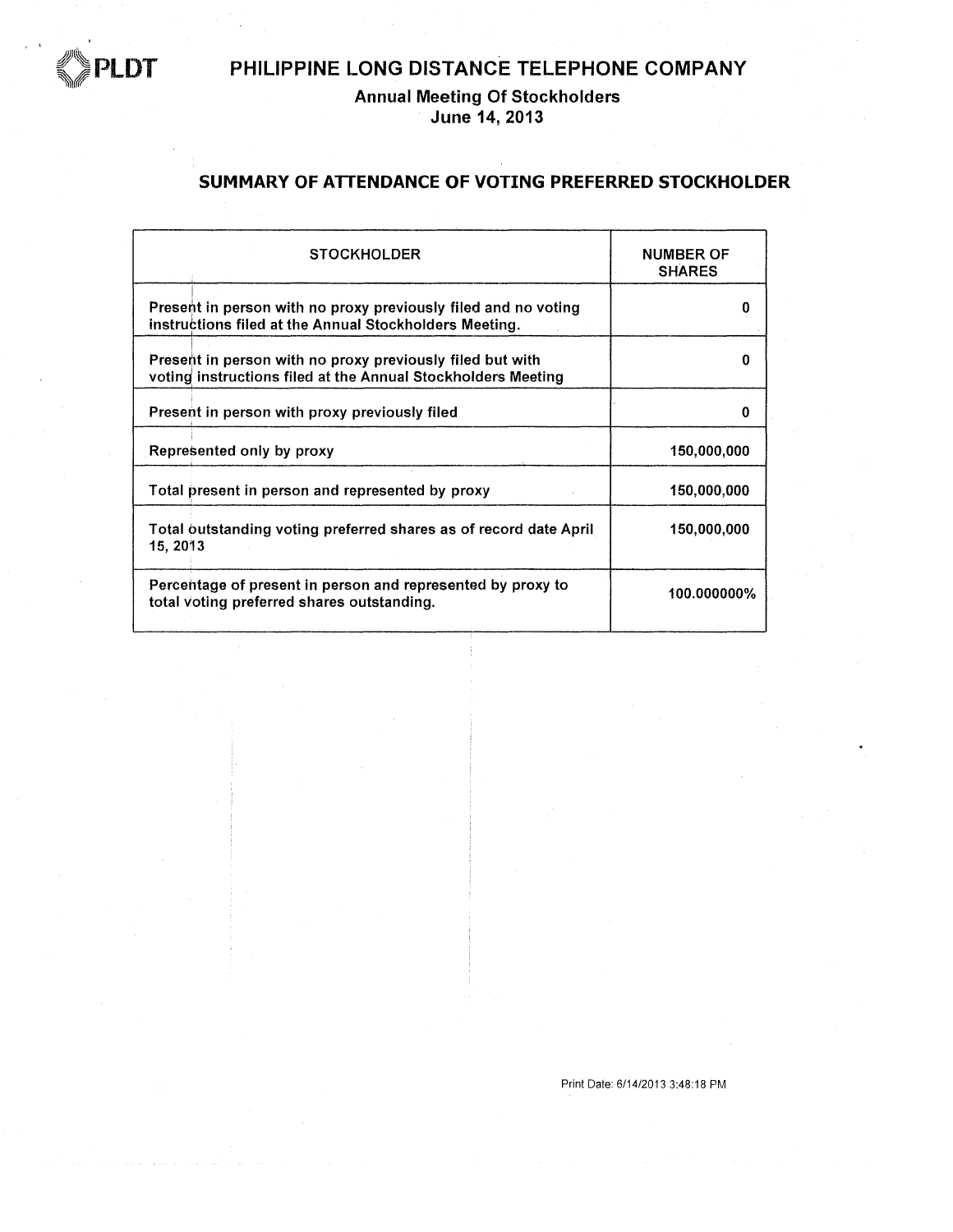

#### **Annual Meeting Of Stockholders** June 14, 2013

#### SUMMARY OF ATTENDANCE OF COMBINED COMMON & VOTING PREFERRED STOCKHOLDERS

| <b>STOCKHOLDER</b>                                                                                                        | <b>NUMBER OF</b><br><b>SHARES</b> |
|---------------------------------------------------------------------------------------------------------------------------|-----------------------------------|
| Present in person with no proxy previously filed and no voting<br>instructions filed at the Annual Stockholders Meeting.  | 29,087                            |
| Present in person with no proxy previously filed but with<br>voting instructions filed at the Annual Stockholders Meeting | 58,135                            |
| Present in person with proxy previously filed                                                                             | 244,490                           |
| Represented only by proxy                                                                                                 | 336,087,383                       |
| Total present in person and represented by proxy                                                                          | 336,419,095                       |
| Total outstanding common and voting preferred shares as of<br>record date April 15, 2013                                  | 366,055,775                       |
| Percentage of present in person and represented by proxy to<br>total common and voting preferred shares outstanding.      | 91.903780%                        |

Print Date: 6/14/2013 3:48:01 PM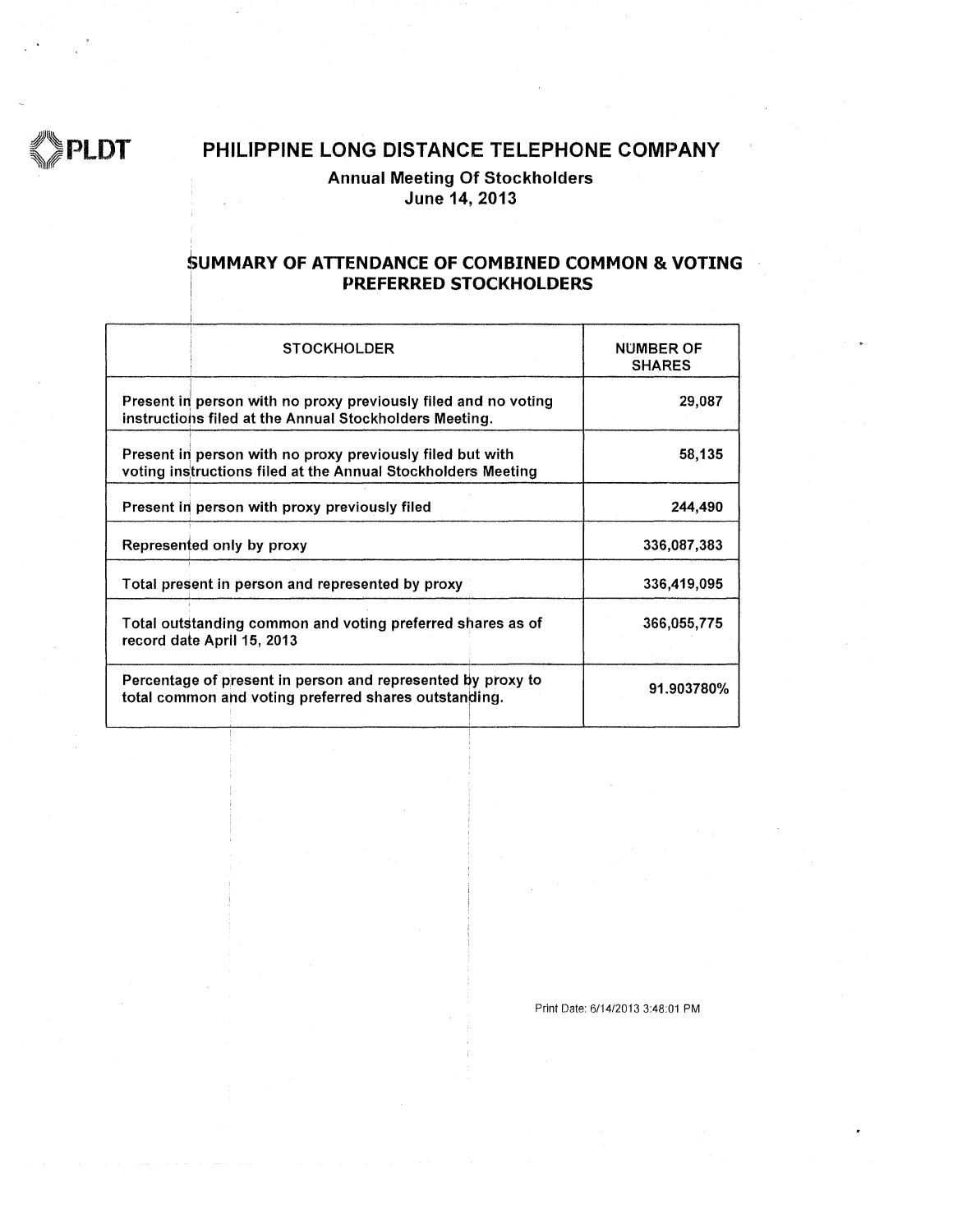

**Annual Meeting Of Stockholders** June 14, 2013

#### SUMMARY OF ATTENDANCE OF NON-VOTING SERIAL PREFERRED **STOCKHOLDERS**

| <b>STOCKHOLDER</b>                                                                                                        | <b>NUMBER OF</b><br><b>SHARES</b> |
|---------------------------------------------------------------------------------------------------------------------------|-----------------------------------|
| Present in person with no proxy previously filed and no voting<br>instructions filed at the Annual Stockholders Meeting.  | o                                 |
| Present in person with no proxy previously filed but with<br>voting instructions filed at the Annual Stockholders Meeting |                                   |
| Present in person with proxy previously filed                                                                             | o                                 |
| Represented only by proxy                                                                                                 | 300,000,000                       |
| Total present in person and represented by proxy                                                                          | 300,000,000                       |
| Total outstanding non-voting serial preferred shares as of<br>record date April 15, 2013                                  | 300,002,970                       |
| Percentage of present in person and represented by proxy to<br>total non-voting serial preferred shares outstanding.      | 99.999010%                        |

Print Date: 6/14/2013 3:48:19 PM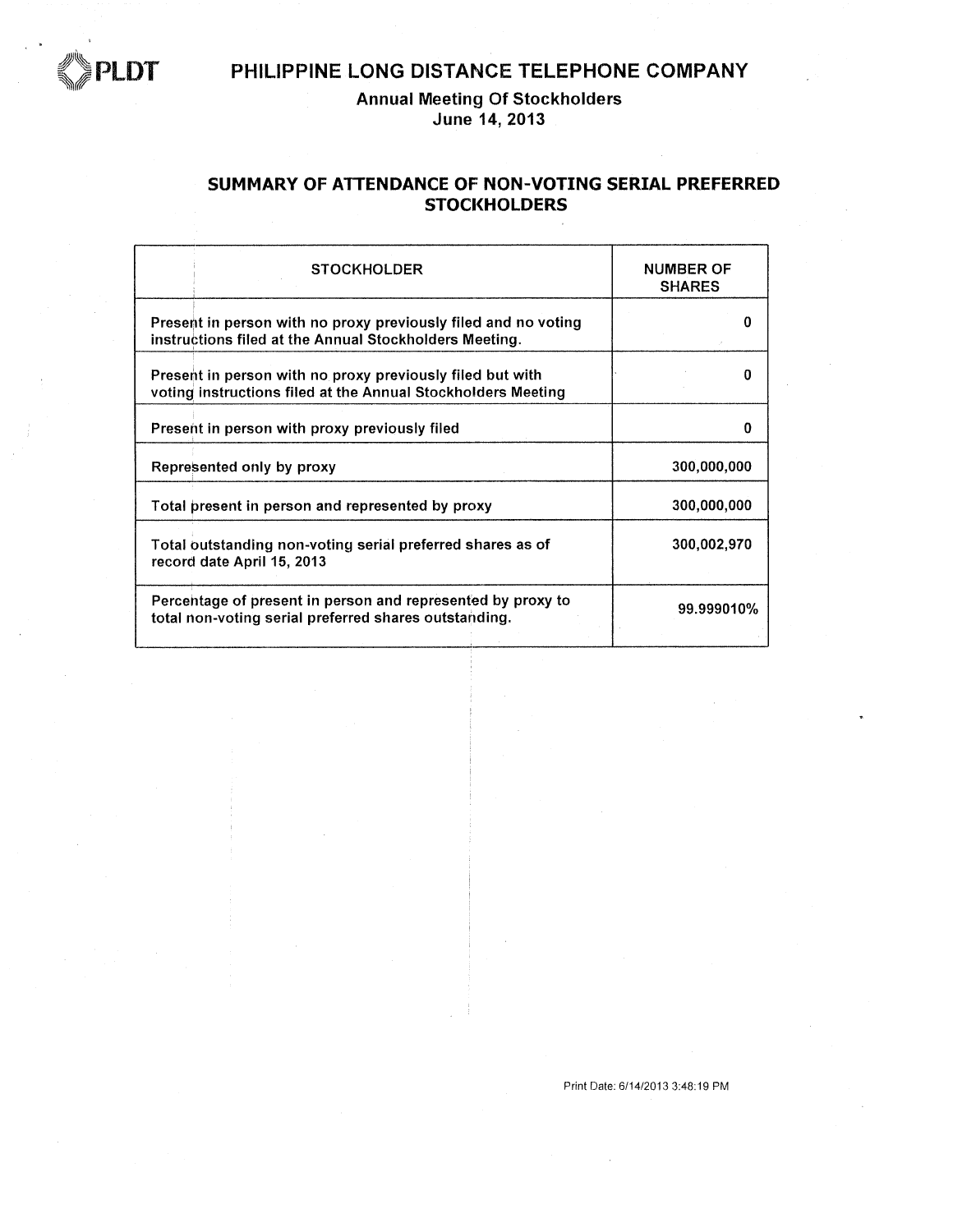

**Annual Meeting Of Stockholders** June 14, 2013

#### SUMMARY OF ATTENDANCE OF COMMON, VOTING PREFERRED & NON-**VOTING SERIAL PREFERRED STOCKHOLDERS**

| <b>STOCKHOLDER</b>                                                                                                                                   | <b>NUMBER OF</b><br><b>SHARES</b> |
|------------------------------------------------------------------------------------------------------------------------------------------------------|-----------------------------------|
| Present in person with no proxy previously filed and no voting<br>instructions filed at the Annual Stockholders Meeting.                             | 29,087                            |
| Present in person with no proxy previously filed but with<br>voting instructions filed at the Annual Stockholders Meeting                            | 58,135                            |
| Present in person with proxy previously filed                                                                                                        | 244,490                           |
| Represented only by proxy                                                                                                                            | 636,087,383                       |
| Total present in person and represented by proxy                                                                                                     | 636,419,095                       |
| Total outstanding common, voting preferred and non-voting<br>serial preferred shares as of record date April 15, 2013                                | 666,058,745                       |
| Percentage of present in person and represented by proxy to<br>total common, voting preferred and non-voting serial preferred<br>shares outstanding. | 95.549995%                        |

Print Date: 6/14/2013 3:48:20 PM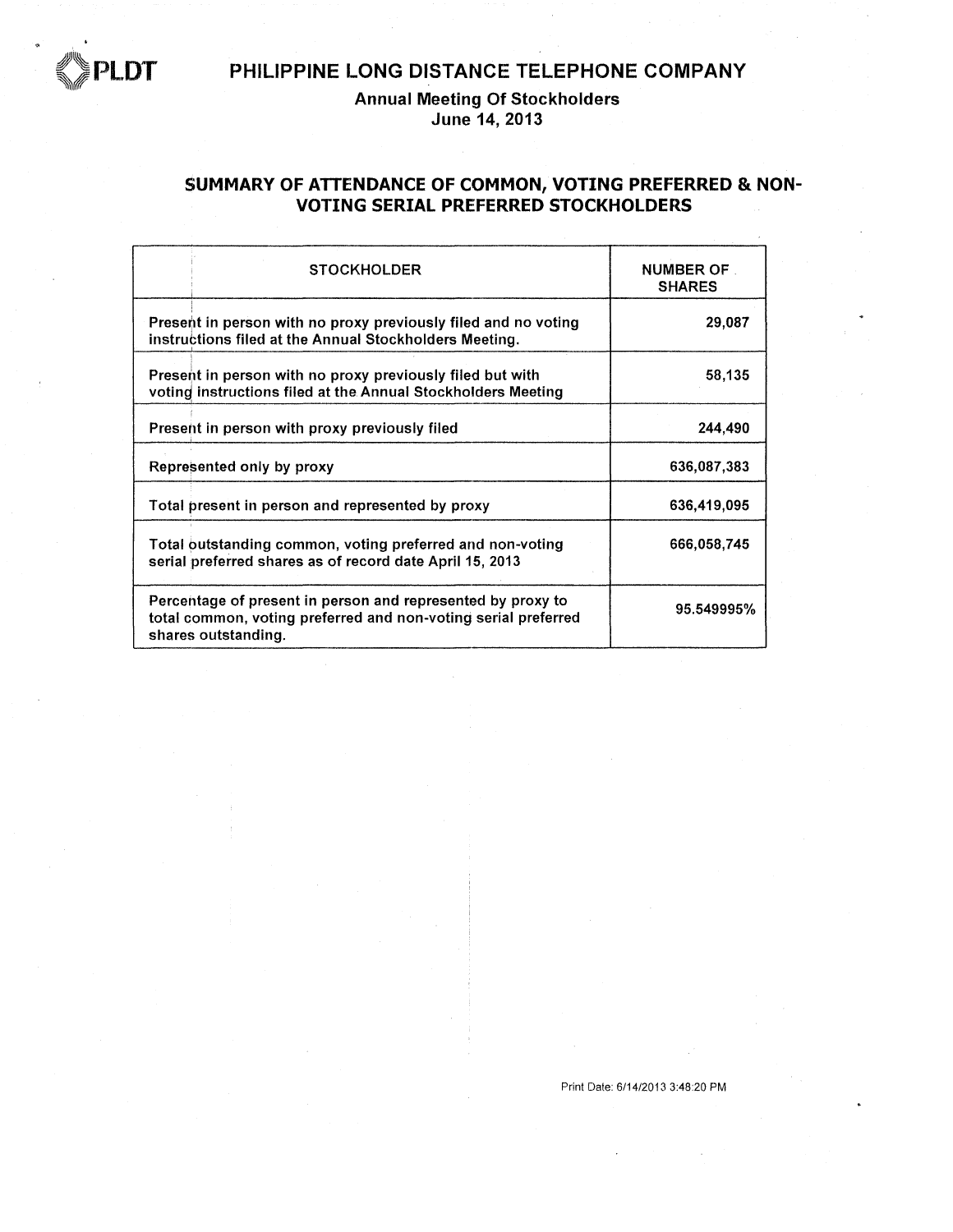

## **PHILIPPINE LONG DISTANCE TELEPHONE COMPANY Annual Meeting Of Stockholders**

**June 14, 2013**

#### **SUMMARY OF VOTES OF COMMON STOCKHOLDERS**

**1. Approval of the Audited Financial Statements for the fiscal year ending December 31, 2012 contained in the Company's 2012 Annual Report.**

| <b>STOCKHOLDER</b>                                                                                                                  | <b>NUMBER OF VOTES</b> |                |                |
|-------------------------------------------------------------------------------------------------------------------------------------|------------------------|----------------|----------------|
|                                                                                                                                     | <b>FOR</b>             | <b>AGAINST</b> | <b>ABSTAIN</b> |
| Present in person with no proxy previously filed<br>but with voting instructions filed at the Annual<br><b>Stockholders Meeting</b> | 58,135                 | 0              | 0              |
| Present in person with proxy previously filed.                                                                                      | 244,490                | $\Omega$       | ∩              |
| Represented only by proxy                                                                                                           | 186.044.520            | 3.403          | 39.460         |
| Total                                                                                                                               | 186,347,145            | 3,403          | 39.460         |
| Percentage to total common shares outstanding.                                                                                      | 86.24956%              | .00158%        | .01826%        |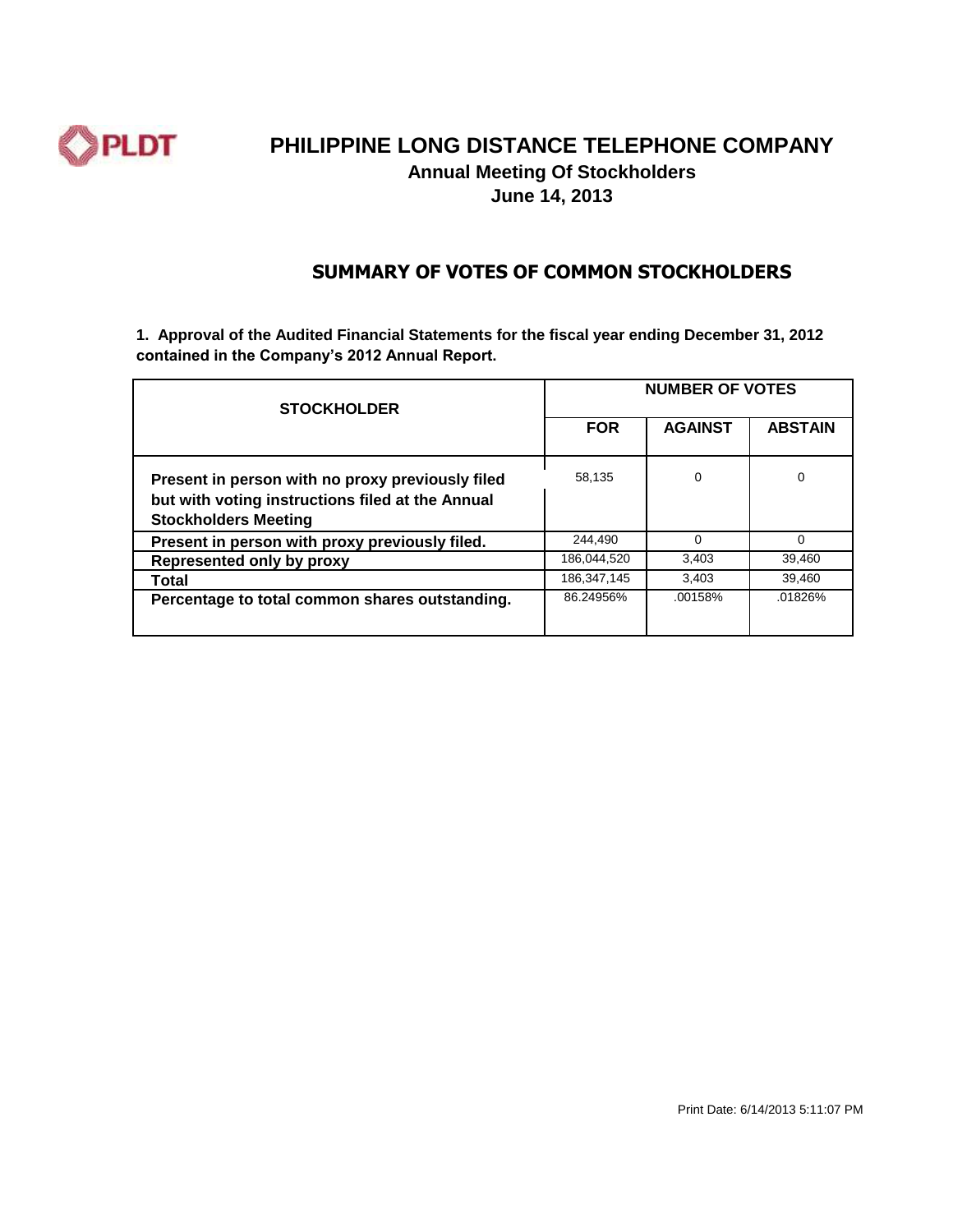

#### **SUMMARY OF VOTES OF VOTING PREFERRED STOCKHOLDER**

**1. Approval of the Audited Financial Statements for the fiscal year ending December 31, 2012 contained in the Company's 2012 Annual Report.**

| <b>STOCKHOLDER</b>                                                                                                                  | <b>NUMBER OF VOTES</b> |                |                |  |
|-------------------------------------------------------------------------------------------------------------------------------------|------------------------|----------------|----------------|--|
|                                                                                                                                     | <b>FOR</b>             | <b>AGAINST</b> | <b>ABSTAIN</b> |  |
| Present in person with no proxy previously filed<br>but with voting instructions filed at the Annual<br><b>Stockholders Meeting</b> | $\Omega$               | $\Omega$       | 0              |  |
| Present in person with proxy previously filed.                                                                                      | $\Omega$               | $\Omega$       | $\Omega$       |  |
| Represented only by proxy                                                                                                           | 150,000,000            | $\Omega$       | $\Omega$       |  |
| Total                                                                                                                               | 150,000,000            | $\Omega$       | $\Omega$       |  |
| Percentage to total voting preferred shares<br>outstanding.                                                                         | 100%                   | $\frac{0}{0}$  | $\frac{0}{6}$  |  |

Print Date: 6/14/2013 5:11:42 PM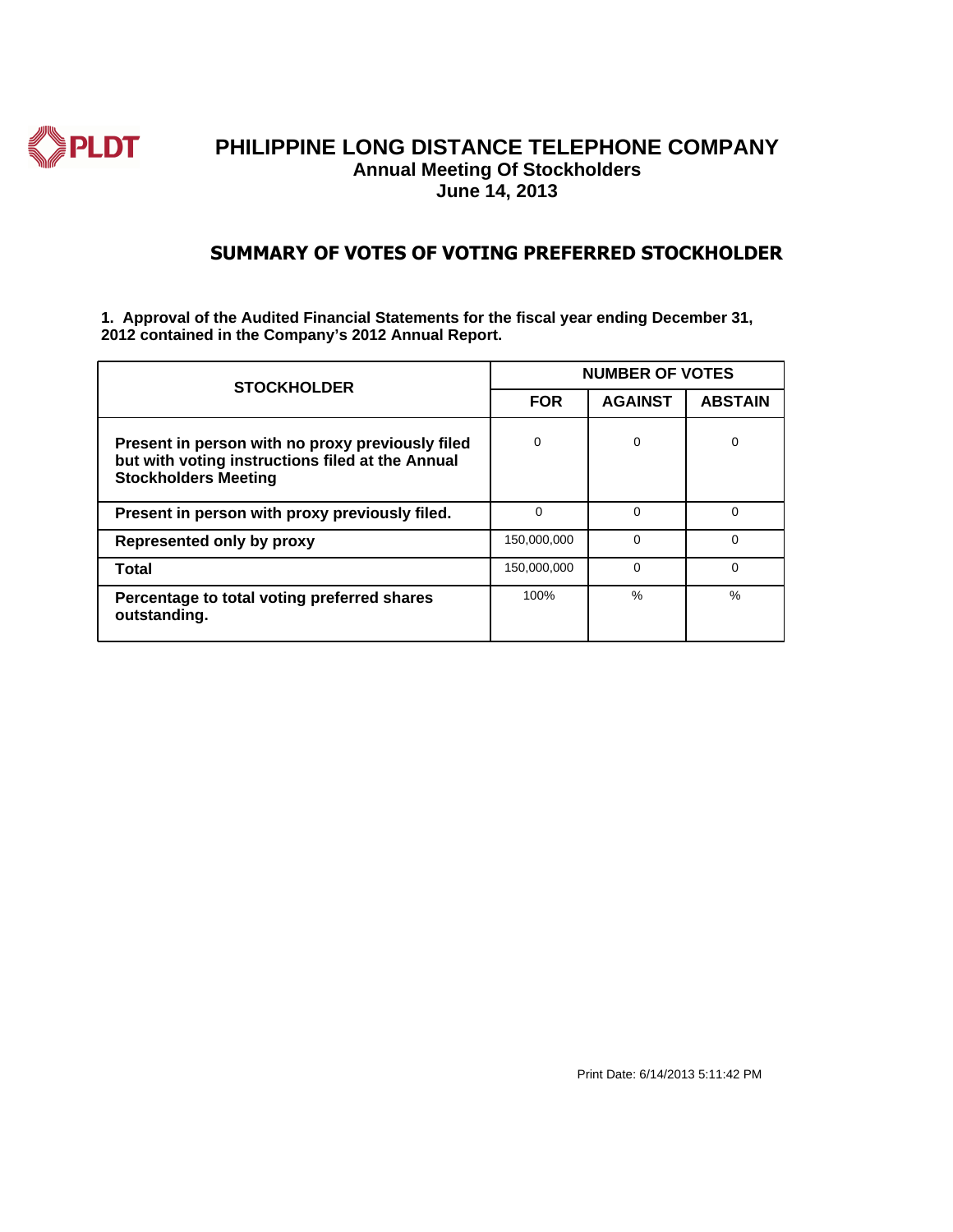

#### **PHILIPPINE LONG DISTANCE TELEPHONE COMPANY Annual Meeting Of Stockholders June 14, 2013**

#### **SUMMARY OF VOTES OF COMMON & VOTING PREFERRED STOCKHOLDERS**

**1. Approval of the Audited Financial Statements for the fiscal year ending December 31, 2012 contained in the Company's 2012 Annual Report.**

| <b>STOCKHOLDER</b>                                                                                                                  | <b>NUMBER OF VOTES</b> |                |                |  |
|-------------------------------------------------------------------------------------------------------------------------------------|------------------------|----------------|----------------|--|
|                                                                                                                                     | <b>FOR</b>             | <b>AGAINST</b> | <b>ABSTAIN</b> |  |
| Present in person with no proxy previously filed<br>but with voting instructions filed at the Annual<br><b>Stockholders Meeting</b> | 58,135                 | $\Omega$       | 0              |  |
| Present in person with proxy previously filed.                                                                                      | 244,490                | $\Omega$       | $\Omega$       |  |
| Represented only by proxy                                                                                                           | 336.044.520            | 3,403          | 39,460         |  |
| Total                                                                                                                               | 336, 347, 145          | 3,403          | 39,460         |  |
| Percentage to total common and voting preferred<br>shares outstanding.                                                              | 91.88412%              | .00093%        | .01078%        |  |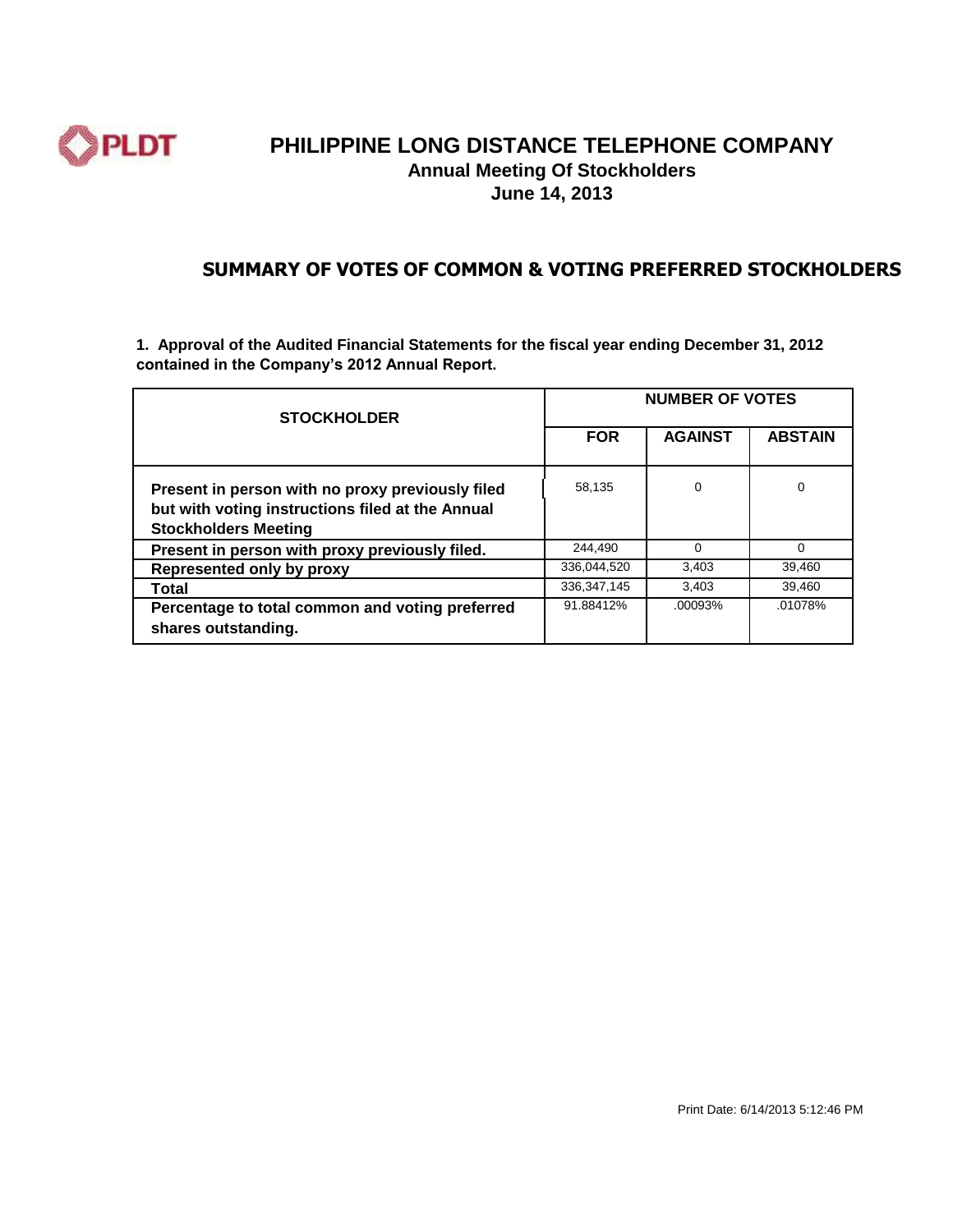

**Annual Meeting Of Stockholders**

**June 14, 2013**

#### **SUMMARY OF VOTES OF COMMON STOCKHOLDERS**

#### **2. Election of 13 Directors including 3 independent directors.**

| <b>NAME OF DIRECTOR /</b>                   | <b>VOTE CAST</b> |                      |               | <b>TOTAL NUMBER OF</b><br><b>VOTES</b> |
|---------------------------------------------|------------------|----------------------|---------------|----------------------------------------|
| <b>INDEPENDENT DIRECTOR</b>                 | Stockholder 1    | <b>Stockholder 2</b> | Stockholder 3 |                                        |
|                                             |                  |                      |               |                                        |
| Retired Chief Justice Artemio V. Panganiban | 58,135           |                      | 181,275,718   | 181,333,854                            |
| Mr. Pedro E. Roxas                          | 58,135           |                      | 185,877,489   | 185,935,625                            |
| Mr. Alfred V. Ty                            | 58,135           |                      | 185,983,478   | 186,041,614                            |
| Ms. Helen Y. Dee                            | 58,135           |                      | 181,584,441   | 181,642,577                            |
| Atty. Ray C. Espinosa                       | 58,135           |                      | 184,816,552   | 184,874,688                            |
| Mr. James L. Go                             | 58,135           |                      | 179,837,184   | 179,895,320                            |
| Mr. Setsuya Kimura                          | 58,135           |                      | 183,710,801   | 183,768,937                            |
| Mr. Napoleon L. Nazareno                    | 58,135           |                      | 186,488,400   | 186,546,536                            |
| Mr. Manuel V. Pangilinan                    | 58,135           | 3,178,358            | 183,096,571   | 186,333,064                            |
| Mr. Hideaki Ozaki                           | 58,135           |                      | 183,761,506   | 183,819,642                            |
| Ms. Ma. Lourdes C. Rausa-Chan               | 58,135           |                      | 184,858,761   | 184,916,897                            |
| Mr. Juan B. Santos                          | 58,135           |                      | 183,767,353   | 183,825,489                            |
| Mr. Tony Tan Caktiong                       | 58,135           |                      | 183,761,502   | 183,819,638                            |

Legend:

Common Stockholder 1 - Stockholders present in person with no proxy previously filed but with voting instructions filed at the annual meeting.

Common Stockholder 2 - Stockholders present in person with proxy previously filed.

Common Stockholder 3 - Stockholders represented only by proxy.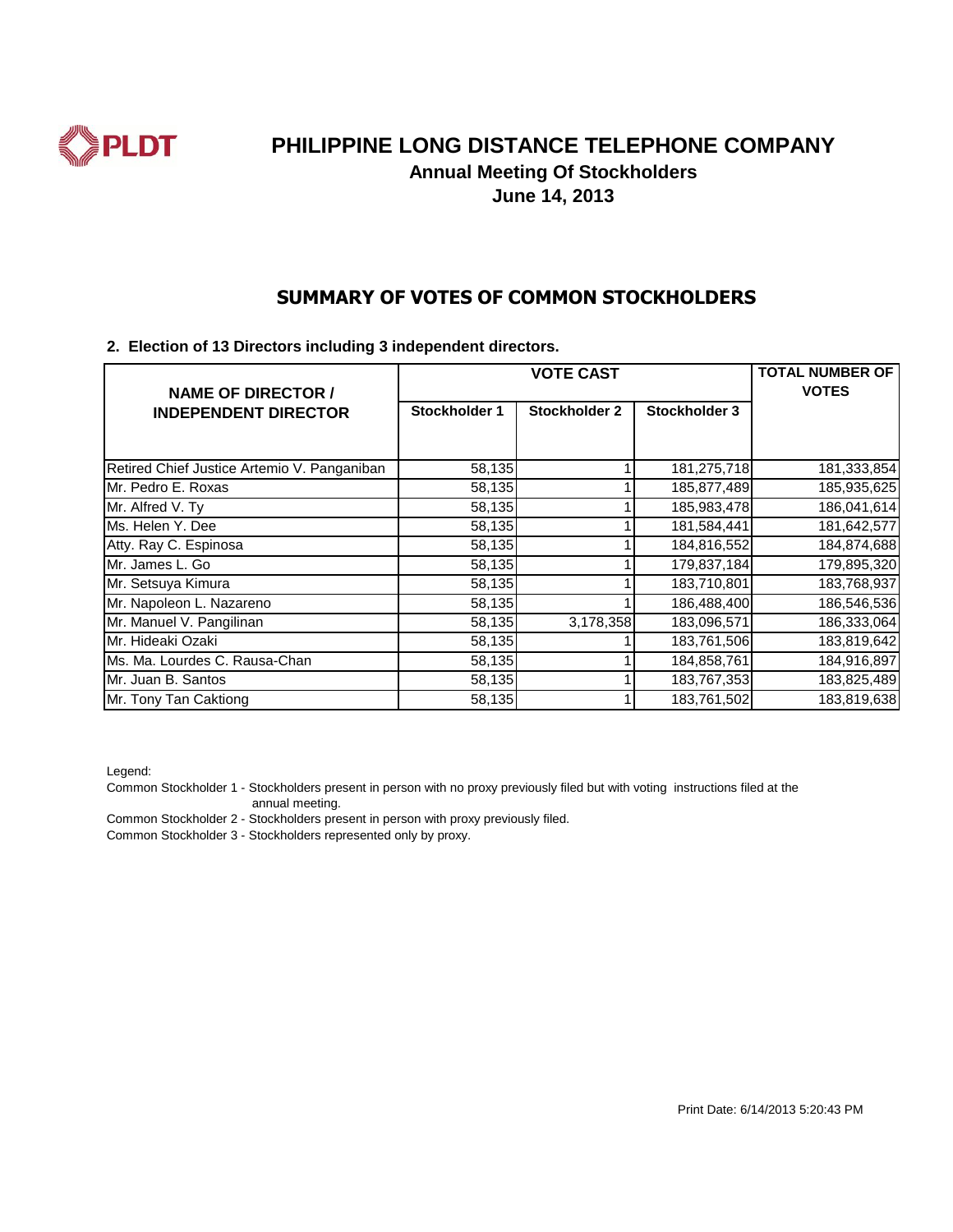

#### **SUMMARY OF VOTES OF VOTING PREFERRED STOCKHOLDER**

#### **2. Election of 13 Directors including 3 independent directors.**

| <b>NAME OF DIRECTOR /</b>                      | <b>VOTE CAST</b> |               |               | <b>TOTAL NUMBER</b><br><b>OF VOTES</b> |
|------------------------------------------------|------------------|---------------|---------------|----------------------------------------|
| <b>INDEPENDENT DIRECTOR</b>                    | Stockholder 1    | Stockholder 2 | Stockholder 3 |                                        |
| Retired Chief Justice Artemio V.<br>Panganiban | 0                | 0             | 150,000,000   | 150,000,000                            |
| Mr. Pedro E. Roxas                             | 0                | 0             | 150,000,000   | 150,000,000                            |
| Mr. Alfred V. Ty                               | 0                | 0             | 150,000,000   | 150,000,000                            |
| lMs. Helen Y. Dee                              | 0                | 0             | 150,000,000   | 150,000,000                            |
| Atty. Ray C. Espinosa                          | 0                | 0             | 150,000,000   | 150,000,000                            |
| IMr. James L. Go                               | 0                | ი             | 150,000,000   | 150,000,000                            |
| Mr. Setsuya Kimura                             | 0                | 0             | 150,000,000   | 150,000,000                            |
| Mr. Napoleon L. Nazareno                       | 0                | 0             | 150,000,000   | 150,000,000                            |
| Mr. Manuel V. Pangilinan                       | ი                | ი             | 150,000,000   | 150,000,000                            |
| Mr. Hideaki Ozaki                              | 0                | 0             | 150,000,000   | 150,000,000                            |
| IMs. Ma. Lourdes C. Rausa-Chan                 | 0                | 0             | 150,000,000   | 150,000,000                            |
| IMr. Juan B. Santos                            | 0                | 0             | 150,000,000   | 150,000,000                            |
| Mr. Tony Tan Caktiong                          | 0                | 0             | 150,000,000   | 150,000,000                            |

Legend:

Common Stockholder 1 - Stockholders present in person with no proxy previously filed but with voting instructions filed at the annual meeting.

Common Stockholder 2 - Stockholders present in person with proxy previously filed.

Common Stockholder 3 - Stockholders represented only by proxy.

Print Date: 6/14/2013 5:21:16 PM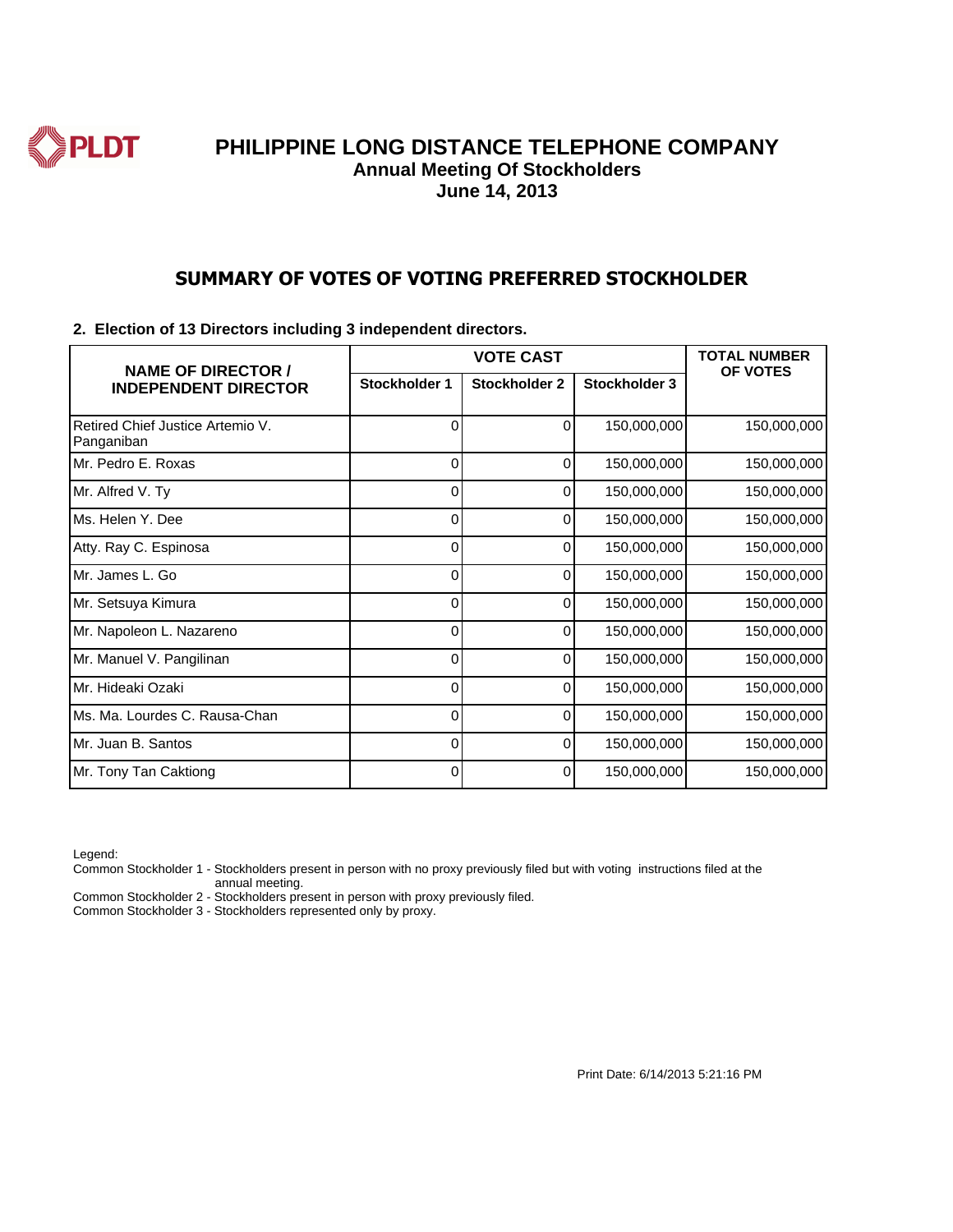

**Annual Meeting Of Stockholders**

**June 14, 2013**

#### **SUMMARY OF VOTES OF COMMON & VOTING PREFERRED STOCKHOLDERS**

**2. Election of 13 Directors including 3 independent directors.**

| <b>NAME OF DIRECTOR /</b>                   | <b>VOTE CAST</b> |                      |               | <b>TOTAL NUMBER OF</b><br><b>VOTES</b> |
|---------------------------------------------|------------------|----------------------|---------------|----------------------------------------|
| <b>INDEPENDENT DIRECTOR</b>                 | Stockholder 1    | <b>Stockholder 2</b> | Stockholder 3 |                                        |
|                                             |                  |                      |               |                                        |
| Retired Chief Justice Artemio V. Panganiban | 58,135           |                      | 331,275,718   | 331,333,854                            |
| Mr. Pedro E. Roxas                          | 58,135           |                      | 335,877,489   | 335,935,625                            |
| Mr. Alfred V. Ty                            | 58,135           |                      | 335,983,478   | 336,041,614                            |
| Ms. Helen Y. Dee                            | 58,135           |                      | 331,584,441   | 331,642,577                            |
| Atty. Ray C. Espinosa                       | 58,135           |                      | 334,816,552   | 334,874,688                            |
| Mr. James L. Go                             | 58,135           |                      | 329,837,184   | 329,895,320                            |
| Mr. Setsuya Kimura                          | 58,135           |                      | 333,710,801   | 333,768,937                            |
| Mr. Napoleon L. Nazareno                    | 58,135           |                      | 336,488,400   | 336,546,536                            |
| Mr. Manuel V. Pangilinan                    | 58,135           | 3,178,358            | 333,096,571   | 336,333,064                            |
| Mr. Hideaki Ozaki                           | 58,135           |                      | 333,761,506   | 333,819,642                            |
| Ms. Ma. Lourdes C. Rausa-Chan               | 58,135           |                      | 334,858,761   | 334,916,897                            |
| Mr. Juan B. Santos                          | 58,135           |                      | 333,767,353   | 333,825,489                            |
| Mr. Tony Tan Caktiong                       | 58,135           |                      | 333,761,502   | 333,819,638                            |

Legend:

Common Stockholder 1 - Stockholders present in person with no proxy previously filed but with voting instructions filed at the annual meeting.

Common Stockholder 2 - Stockholders present in person with proxy previously filed.

Common Stockholder 3 - Stockholders represented only by proxy.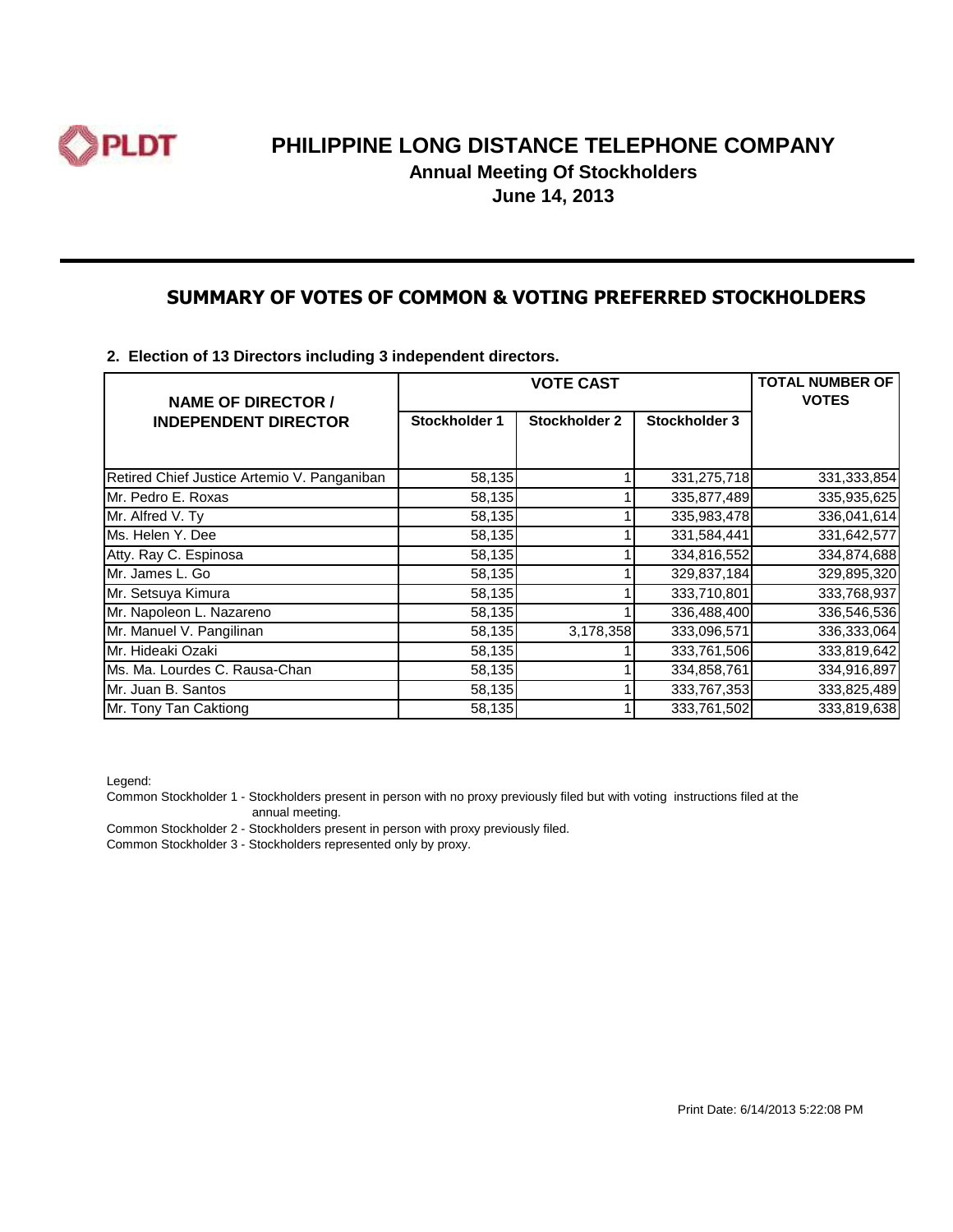

# **PHILIPPINE LONG DISTANCE TELEPHONE COMPANY Annual Meeting Of Stockholders**

**June 14, 2013**

#### **SUMMARY OF VOTES OF COMMON STOCKHOLDERS**

| <b>STOCKHOLDER</b>                                                                                                                  | <b>NUMBER OF VOTES</b> |                |                |  |
|-------------------------------------------------------------------------------------------------------------------------------------|------------------------|----------------|----------------|--|
|                                                                                                                                     | <b>FOR</b>             | <b>AGAINST</b> | <b>ABSTAIN</b> |  |
| Present in person with no proxy previously filed<br>but with voting instructions filed at the Annual<br><b>Stockholders Meeting</b> | 58.135                 | $\Omega$       | 0              |  |
| Present in person with proxy previously filed.                                                                                      | 244.490                |                | $\Omega$       |  |
| Represented only by proxy                                                                                                           | 185,955,215            | 15.299         | 116,869        |  |
| Total                                                                                                                               | 186,257,840            | 15,299         | 116,869        |  |
| Percentage to total common shares outstanding.                                                                                      | 86.2082%               | 0.0071%        | 0.0541%        |  |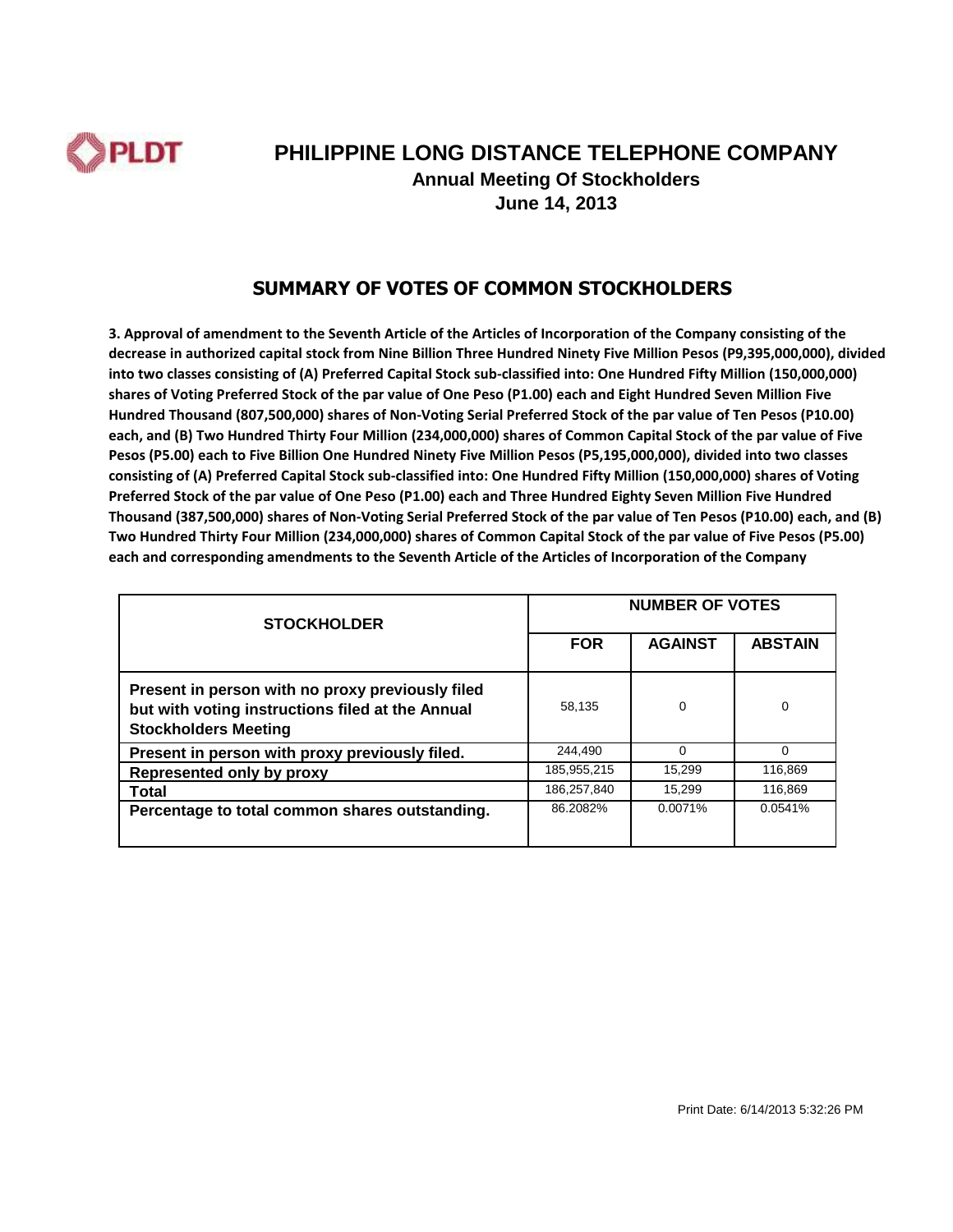

#### **SUMMARY OF VOTES OF VOTING PREFERRED STOCKHOLDER**

| <b>STOCKHOLDER</b>                                                                                                                  | <b>NUMBER OF VOTES</b> |                |                |
|-------------------------------------------------------------------------------------------------------------------------------------|------------------------|----------------|----------------|
|                                                                                                                                     | <b>FOR</b>             | <b>AGAINST</b> | <b>ABSTAIN</b> |
| Present in person with no proxy previously filed<br>but with voting instructions filed at the Annual<br><b>Stockholders Meeting</b> | 0                      | 0              | 0              |
| Present in person with proxy previously filed.                                                                                      | 0                      | $\Omega$       | $\Omega$       |
| Represented only by proxy                                                                                                           | 150,000,000            | $\Omega$       | $\Omega$       |
| Total                                                                                                                               | 150.000.000            | $\Omega$       | $\Omega$       |
| Percentage to total voting preferred shares<br>outstanding.                                                                         | 100.0000%              | $0.0000\%$     | $0.0000\%$     |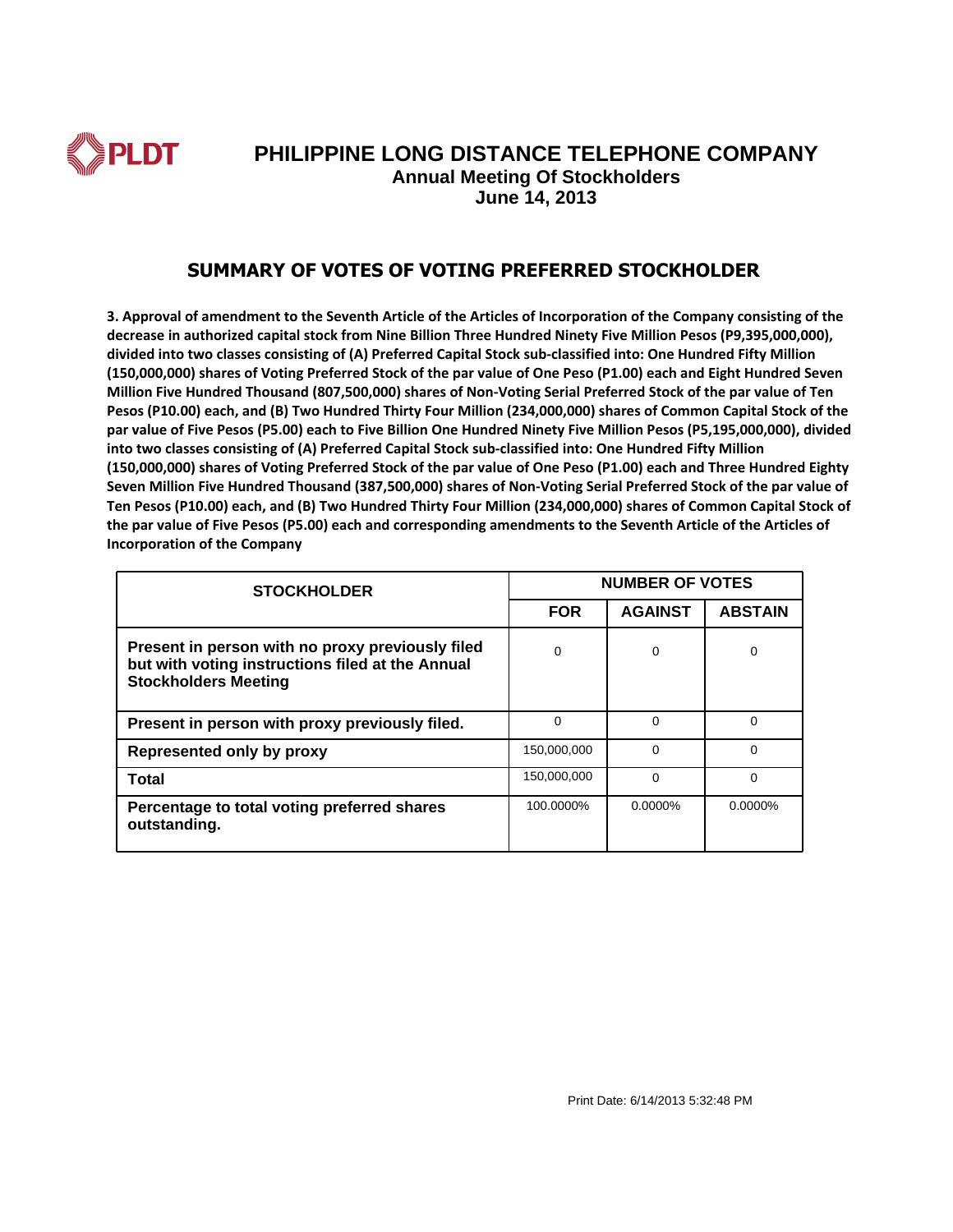

#### **SUMMARY OF VOTES OF NON-VOTING PREFERRED STOCKHOLDERS**

| <b>STOCKHOLDER</b>                                                                                                                  | <b>NUMBER OF VOTES</b> |                |                |
|-------------------------------------------------------------------------------------------------------------------------------------|------------------------|----------------|----------------|
|                                                                                                                                     | <b>FOR</b>             | <b>AGAINST</b> | <b>ABSTAIN</b> |
| Present in person with no proxy previously filed<br>but with voting instructions filed at the Annual<br><b>Stockholders Meeting</b> | 0                      | 0              | 0              |
| Present in person with proxy previously filed.                                                                                      | 0                      | $\Omega$       | $\Omega$       |
| <b>Represented only by proxy</b>                                                                                                    | 300.000.000            | $\Omega$       | $\Omega$       |
| Total                                                                                                                               | 300,000,000            | $\Omega$       | $\Omega$       |
| Percentage to total non-voting preferred shares<br>outstanding.                                                                     | 99.9990%               | $0.0000\%$     | $0.0000\%$     |